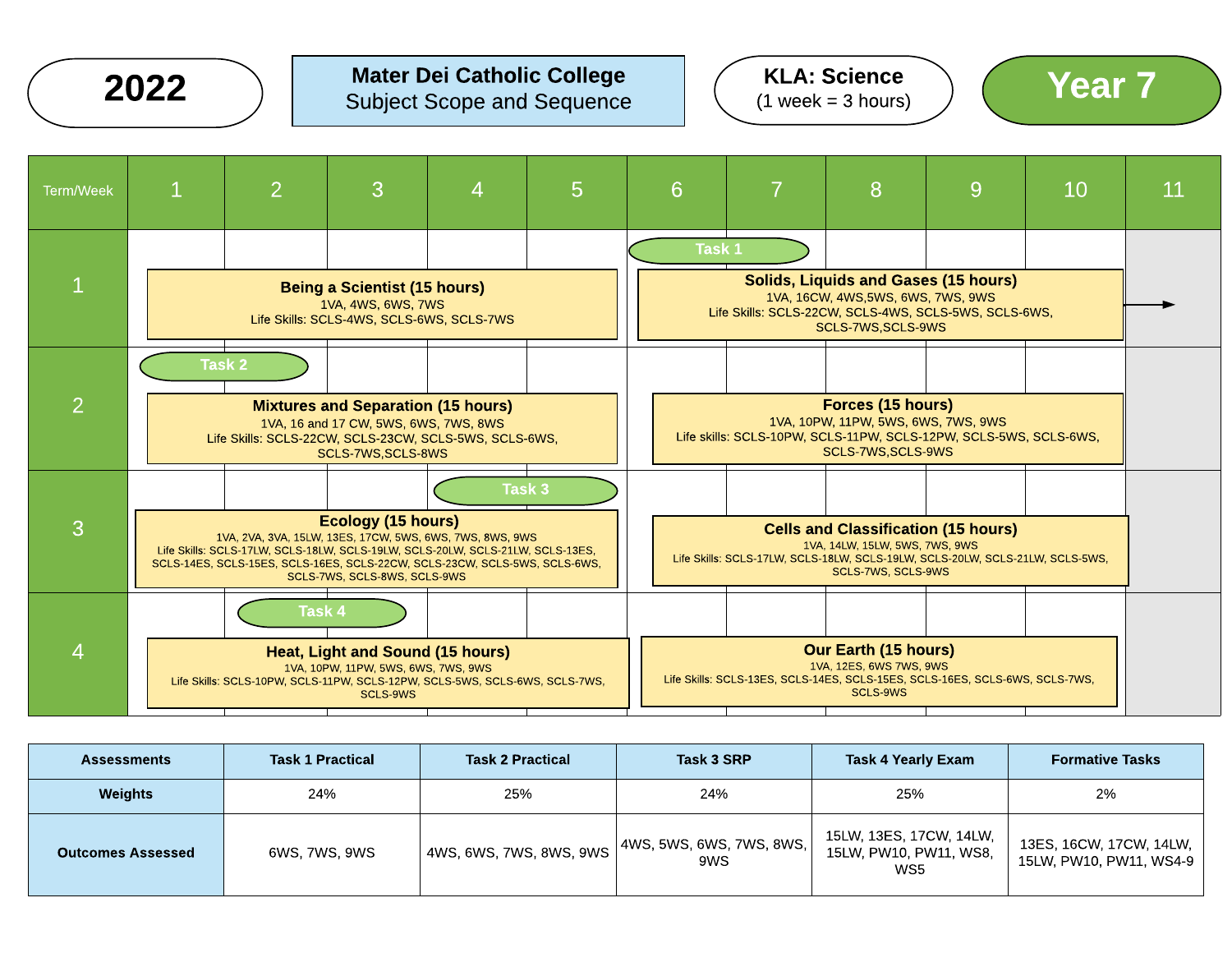### Mater Dei Catholic College  $2022$  ) Mater Dei Catholic College  $(1 \text{ week} = 2.5 \text{ hours})$  (Year  $8$





| <b>Assessments</b>       | Task 1 SRP         | Task 2 Exam          | <b>Task 3 Practical</b>  | <b>Task 4 Final Exam</b>                     | <b>Formative Tasks</b>                                      |
|--------------------------|--------------------|----------------------|--------------------------|----------------------------------------------|-------------------------------------------------------------|
| <b>Weights</b>           | 25%                | 24%                  | 24%                      | 25%                                          | 2%                                                          |
| <b>Outcomes Assessed</b> | 4WS, 7WS, 8WS, 9WS | 10PW, 11PW, WS7, WS9 | 6WS, 7WS, 8WS, 9WS, 16CW | 16CW, 17CW, 14LW, 15LW,<br>12ES, 13ES, WS7-9 | 10PW, 11PW, 16CW,<br>17CW, 14LW, 15LW,<br>12ES, 13ES, WS4-9 |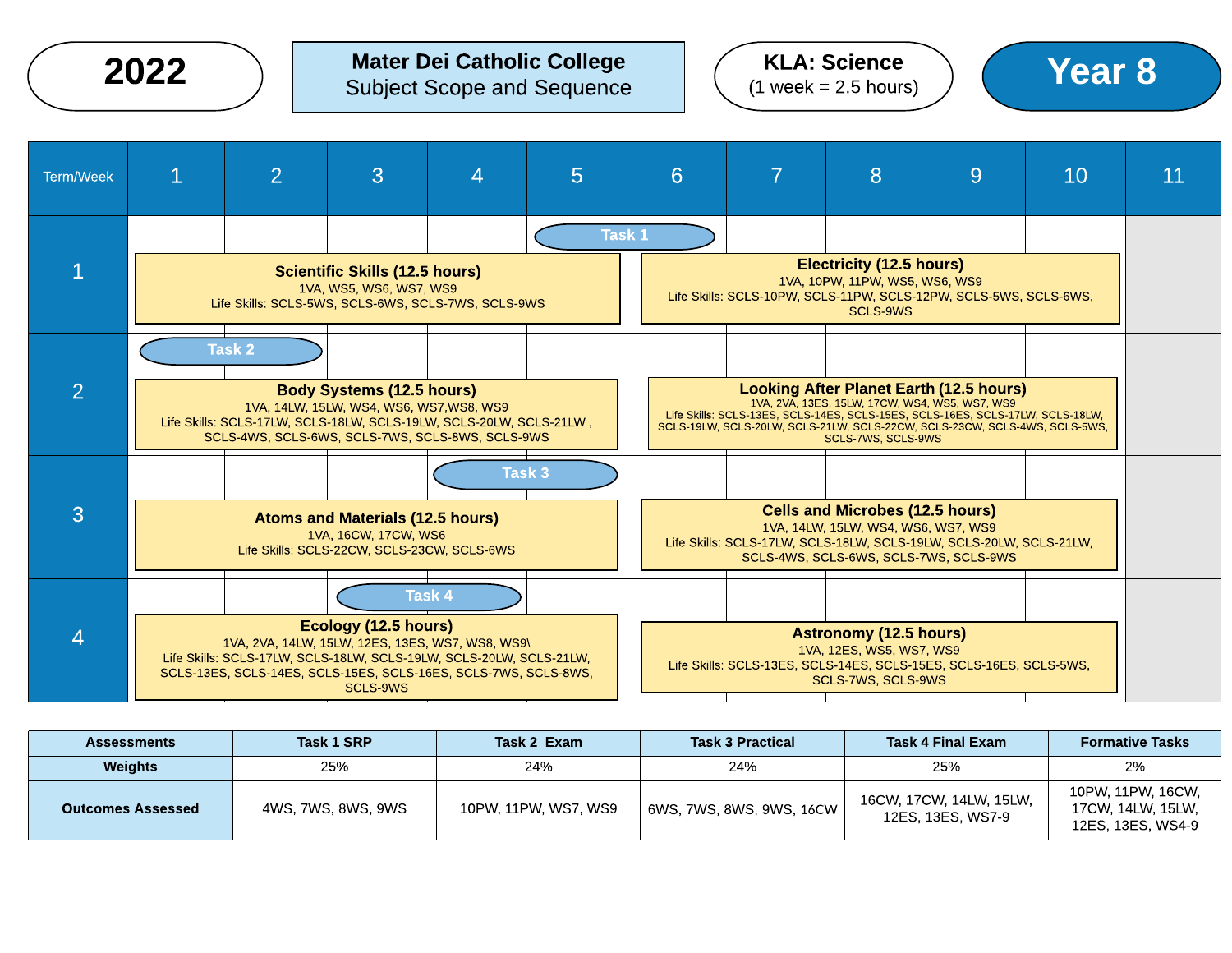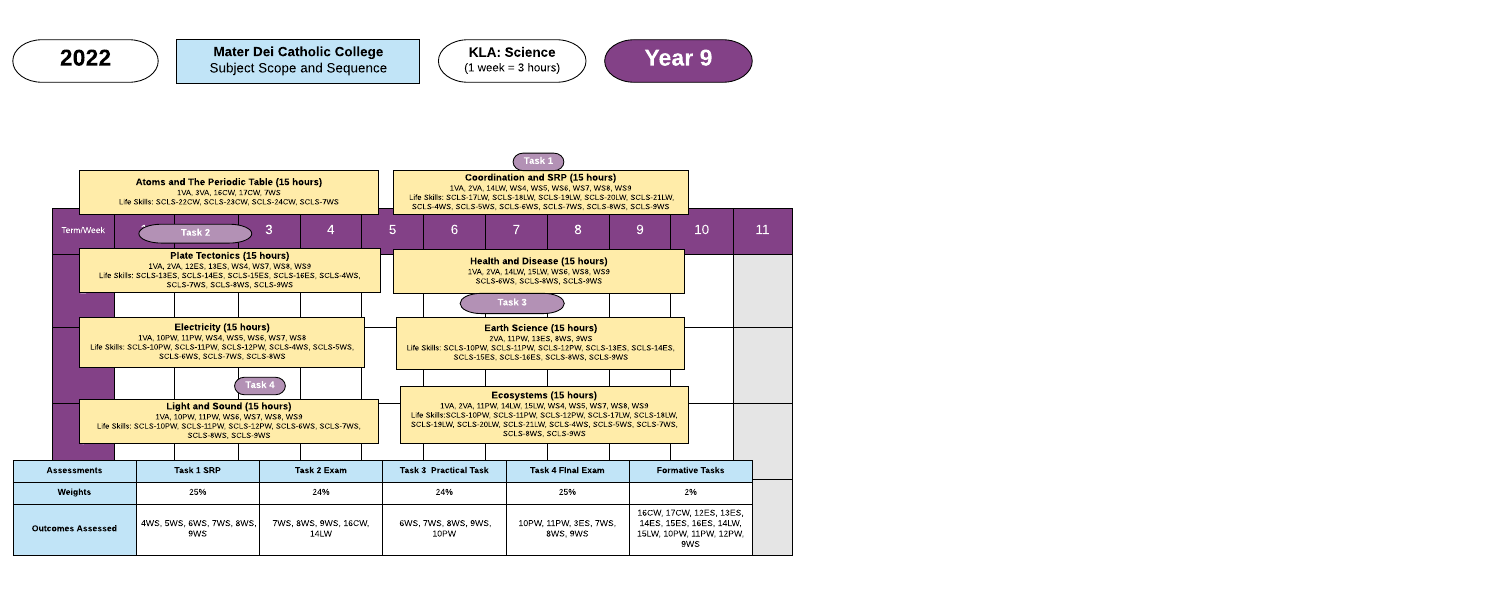### $2022$  ) Mater Dei Catholic College  $(1 \text{ week} = 3 \text{ hours})$  (Year 10) Subject Scope and Sequence





| <b>Assessments</b>           | <b>Task 1 Practical</b> | Task 2 Exam                  | <b>Task 3 Practical</b> | <b>Task 4 Yearly Exam</b>                | <b>Formative Tasks</b>                             |
|------------------------------|-------------------------|------------------------------|-------------------------|------------------------------------------|----------------------------------------------------|
| 25%<br>24%<br><b>Weights</b> |                         | 25%<br>24%                   |                         | 2%                                       |                                                    |
| <b>Outcomes Assessed</b>     | <b>WS7. WS9</b>         | 7WS, 8WS, 9WS, 10PW,<br>11PW | 6WS,7WS, 8WS, 9WS, 17CW | 12ES, 14LW, 15LW, 17CW,<br>7WS, 8WS, 9WS | 10PW, 11PW, 16CW, 17CW,<br>14LW, 15LW, 12ES, 4-9WS |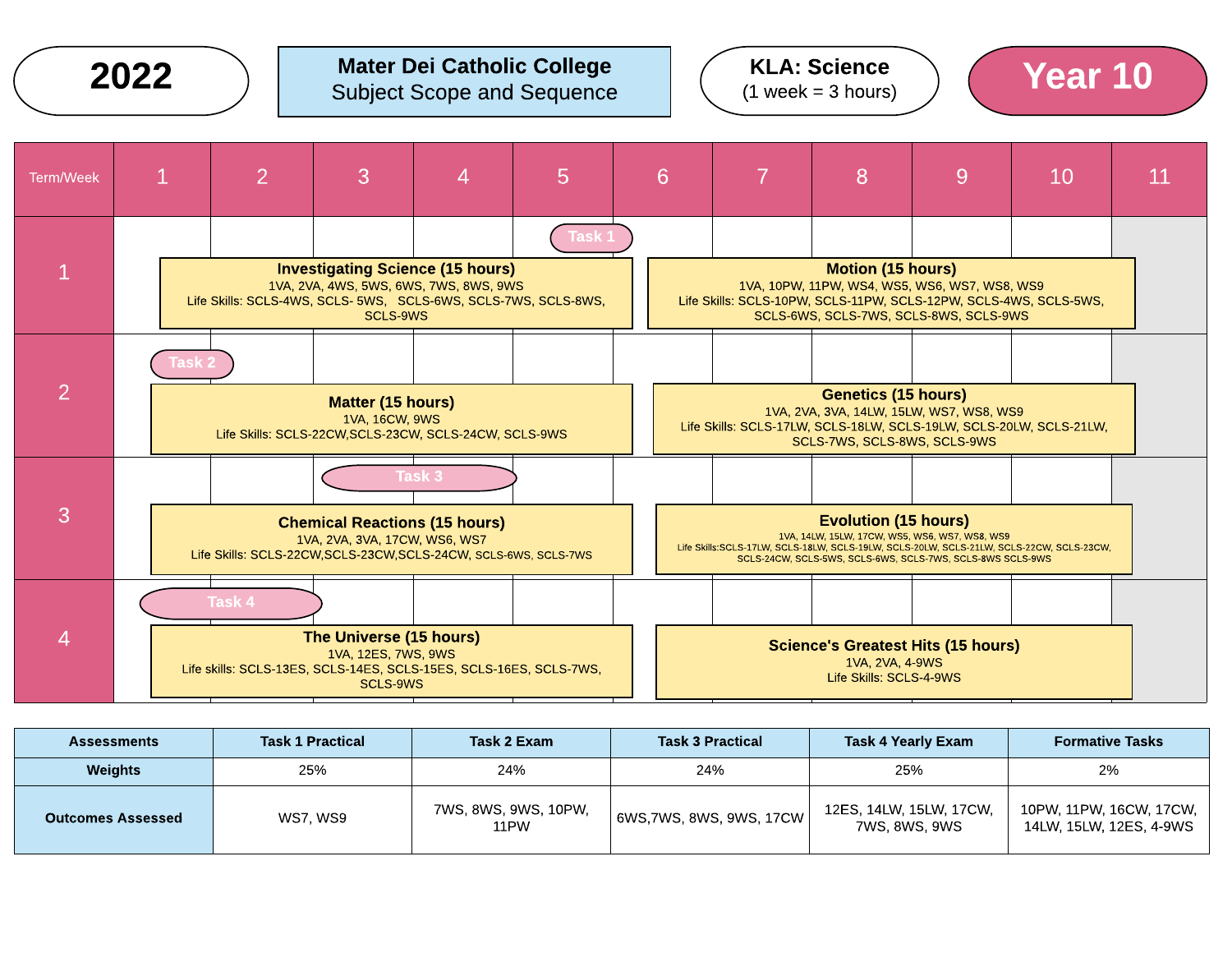

### $2022$  ) Mater Dei Catholic College  $(1 \text{ week} = 4 \text{ hours})$  (Year 11) Subject Scope and Sequence







| <b>Assessments</b>                          | <b>Task 1 Practical</b>         | <b>Task 2 Depth Study</b>                                           | Task 3 Exam                                                                             |  |
|---------------------------------------------|---------------------------------|---------------------------------------------------------------------|-----------------------------------------------------------------------------------------|--|
| <b>Knowledge and Understanding 40%</b>      | 5%                              | 15%                                                                 | 20%                                                                                     |  |
| <b>Skills in Working Scientifically 60%</b> | 15%                             | 25%                                                                 | 20%                                                                                     |  |
| Weights                                     | 20%                             | 40%                                                                 | 40%                                                                                     |  |
| <b>Outcomes Assessed</b>                    | BIO11/12-3, BIO11/12-7, BIO11-8 | BIO11/12-1, BIO11/12-3, BIO11/12-6, BIO11/12-7,<br>BIO11-8, BIO11-9 | BIO11/12-4, BIO11/12-5, BIO11/12-6, BIO11/12-7,<br>BIO11-8, BIO11-9, BIO11-10, BIO11-11 |  |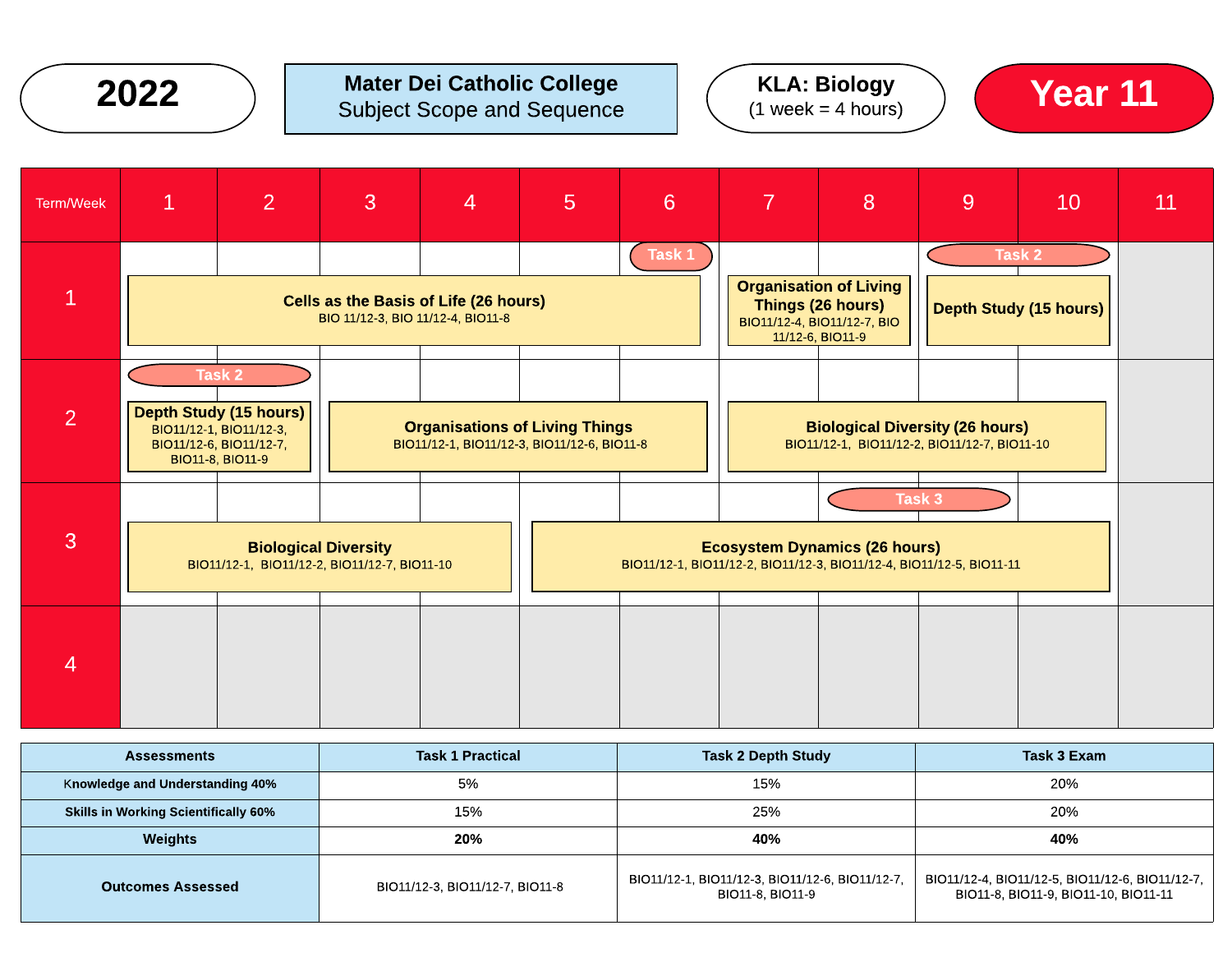

| <b>Assessments</b>                          | <b>Task 1 Practical</b>                                                                                                                        | <b>Task 2 Depth Study</b> | <b>Task 3 Preliminary Exam</b>   |  |
|---------------------------------------------|------------------------------------------------------------------------------------------------------------------------------------------------|---------------------------|----------------------------------|--|
| <b>Knowledge and Understanding 40%</b>      | 5%                                                                                                                                             | 15%                       | 20%                              |  |
| <b>Skills in Working Scientifically 60%</b> | 15%                                                                                                                                            | 25%                       | 20%                              |  |
| <b>Weights</b>                              | 20%                                                                                                                                            | 40%                       | 40%                              |  |
| <b>Outcomes Assessed</b>                    | PH11/12-2, PH11/12-3, PH11/12-5, PH11/12-7, PH11/12-1, PH11/12-3, PH11/12-6, PH11/12-7, PH11/12-4, PH11/12-5, PH11/12-6, PH11/12-7, <br>PH11-8 | PH11-8, PH11-9            | PH11-8, PH11-9, PH11-10, PH11-11 |  |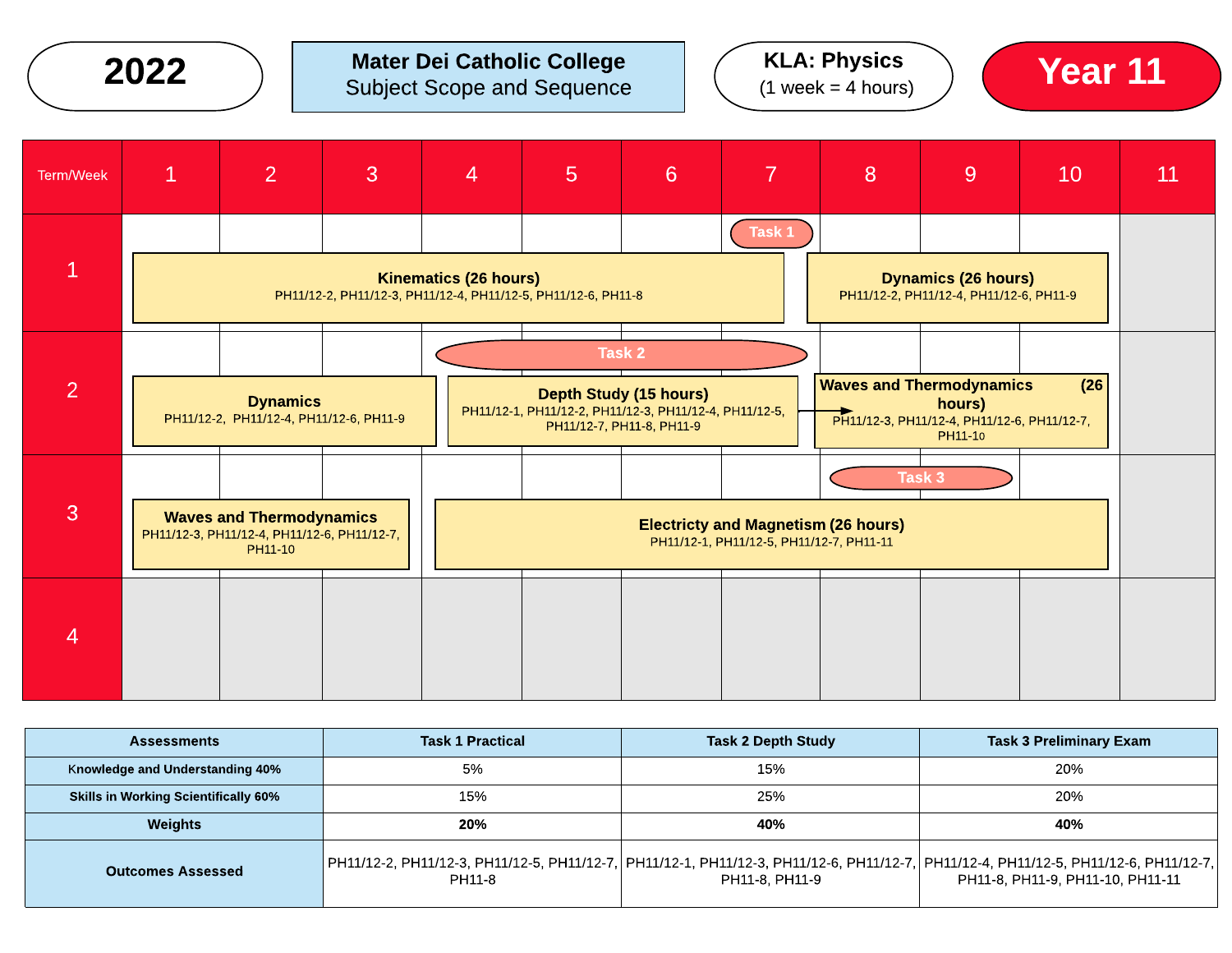

## $2022$  ) Mater Dei Catholic College  $(1 \text{ week} = 4 \text{ hours})$   $(1 \text{ week} = 4 \text{ hours})$  Year 11 Subject Scope and Sequence







| <b>Assessments</b>                          | <b>Task 1 Practical</b>                     | <b>Task 2 Depth Study Report</b>                        | <b>Task 3 Preliminary Exam</b>                  |  |
|---------------------------------------------|---------------------------------------------|---------------------------------------------------------|-------------------------------------------------|--|
| Knowledge and Understanding 40%             | 10%                                         | 10%                                                     | 20%                                             |  |
| <b>Skills in Working Scientifically 60%</b> | 20%                                         | 30%                                                     | 10%                                             |  |
| Weights                                     | 30%                                         | 40%                                                     | 30%                                             |  |
| <b>Outcomes Assessed</b>                    | CH11/12.3, CH11/12-4, CH11/12-6, CH11/12-9, | CH11/12-1, CH11/12-4, CH11/12-5,, CH11/12-7,<br>CH11-10 | CH11/12-1 to CH11/12-7<br>and CH11-8 to CH11-11 |  |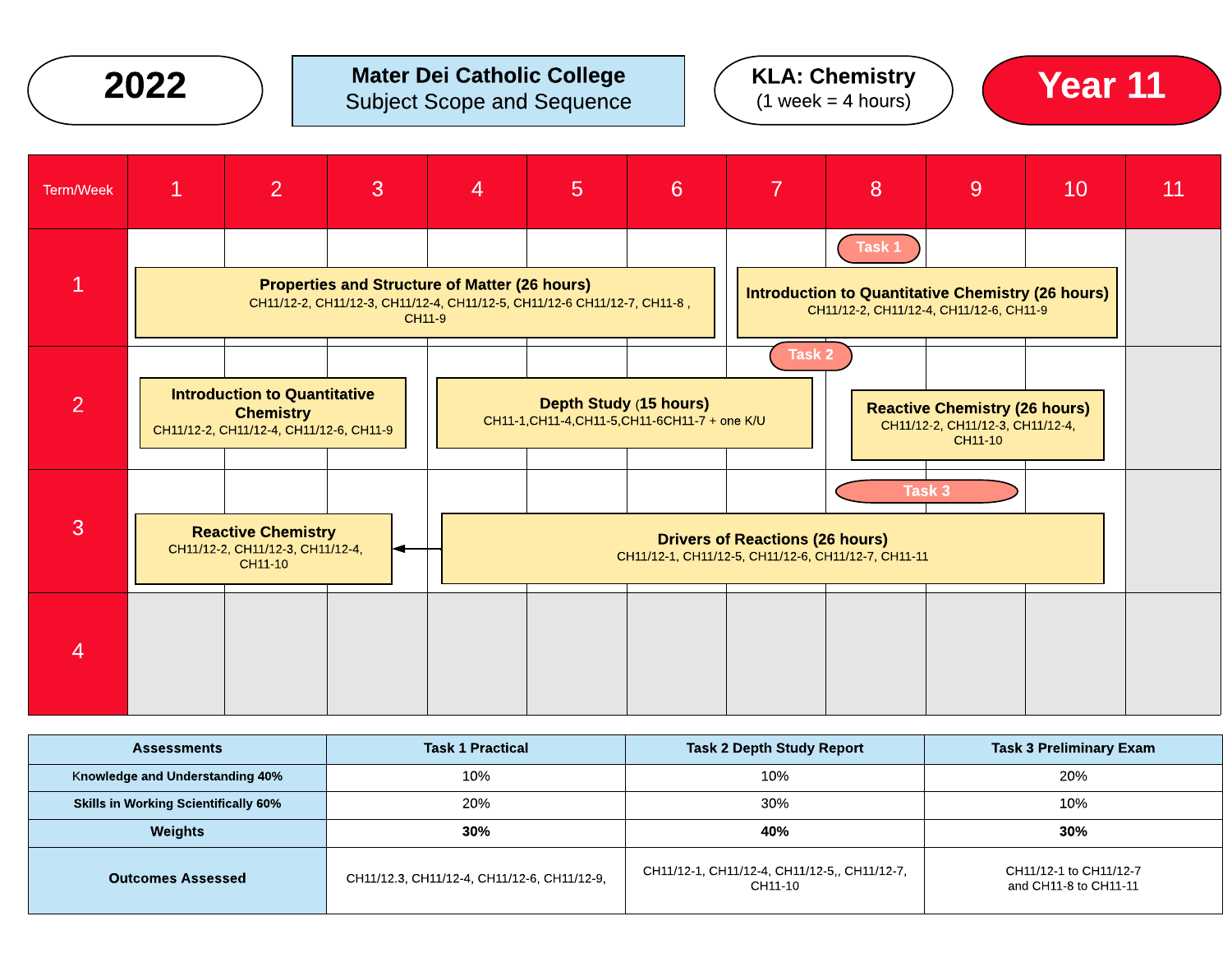**2022**  $\bigcirc$  Mater Dei Catholic College  $\bigcirc$  KLA: Biology  $\bigcirc$  Year 12





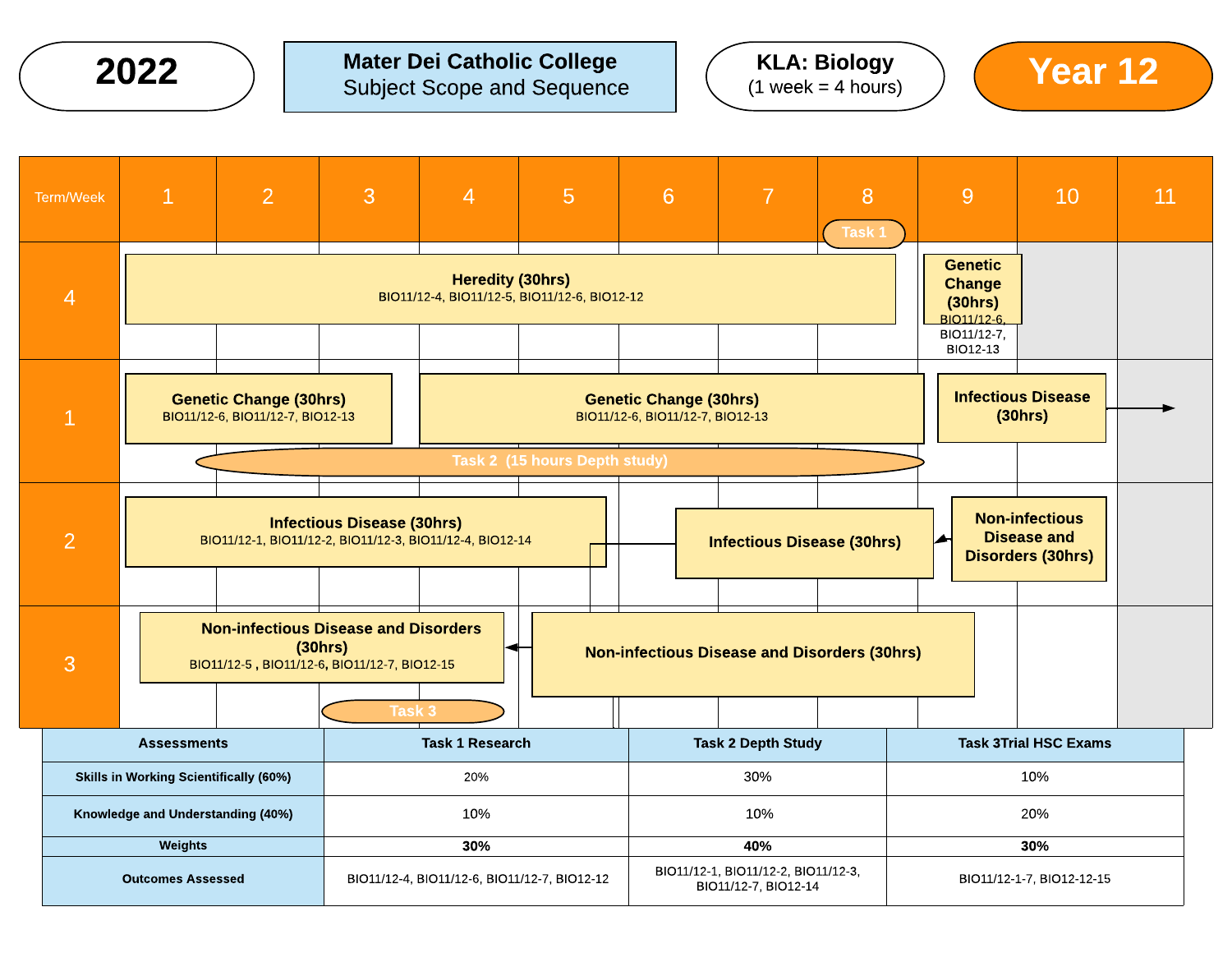| 2022                                                                                          |                                                                                          | <b>Mater Dei Catholic College</b><br><b>Subject Scope and Sequence</b>                         | <b>KLA: Physics</b><br>$(1 week = 4 hours)$                                         |                                | <b>Year 12</b>                                            |   |
|-----------------------------------------------------------------------------------------------|------------------------------------------------------------------------------------------|------------------------------------------------------------------------------------------------|-------------------------------------------------------------------------------------|--------------------------------|-----------------------------------------------------------|---|
|                                                                                               |                                                                                          |                                                                                                |                                                                                     |                                |                                                           |   |
|                                                                                               |                                                                                          |                                                                                                | Task 1                                                                              |                                |                                                           |   |
|                                                                                               |                                                                                          | <b>Advanced Mechanics (30 hours)</b><br>PH11/12-4, PH11/12-5, PH11/12-6, PH11/12-7, PH11/12-12 |                                                                                     | Electromagnetism<br>(30 hours) |                                                           |   |
|                                                                                               |                                                                                          |                                                                                                | Task 2 (15 hours)                                                                   |                                |                                                           |   |
|                                                                                               | Electromagnetism<br>PH11/12-1, PH11/12-2, PH11/12-3, PH11/12-4,<br>PH11/12-5, PH11/12-13 | Electromagnetism                                                                               |                                                                                     |                                | <b>The Nature of Light</b>                                |   |
|                                                                                               |                                                                                          |                                                                                                | Task 3                                                                              |                                |                                                           |   |
| The Nature of Light (30 hours)<br>P11/12-1, P11/12-2, P11/12-3, P11/12-4, P11/12-7, P11/12-14 |                                                                                          |                                                                                                | From the Universe to the Atom (30 hours) P11/12-5, P11/12-6,<br>P11/12-7, P11/12-15 |                                |                                                           |   |
|                                                                                               | Task 4                                                                                   |                                                                                                |                                                                                     |                                |                                                           |   |
|                                                                                               | <b>From the Universe to the Atom</b>                                                     |                                                                                                |                                                                                     |                                |                                                           |   |
| <b>Assessments</b>                                                                            | <b>Task 1 Practical</b>                                                                  | <b>Task 2 Depth Study</b>                                                                      | <b>Task 3 Data Processing</b>                                                       |                                | <b>Task 4 Trial HSC Exams</b>                             |   |
| <b>Knowledge and Understanding 40%</b>                                                        | 5%                                                                                       | 10%                                                                                            | 10%                                                                                 |                                | 15%                                                       | ► |
| <b>Skills and Working Scientifically</b>                                                      | 15%<br>15%<br>15%                                                                        |                                                                                                | 15%                                                                                 |                                |                                                           |   |
| Weights                                                                                       | 20%                                                                                      | 25%                                                                                            | 25%                                                                                 |                                | 30%                                                       |   |
| <b>Outcomes Assessed</b>                                                                      | PH11/12-7, PH11/12-3, PH11/12-5,<br>PH11/12-6, PH12-12                                   | PH11/12-1, PH11/12-2, PH11/12-3,<br>PH11/12-4, PH11/12-5, PH11/12-7,<br>PH12-13                | PH11/12-4, PH11/12-5, PH11/12-6, 12-14                                              |                                | PH11/12-2, PH11/12-4, PH11/12-5,<br>PH11/12-6, PH12 12-15 |   |



PH11/12-4, PH11/12-5, PH11/12-7, PH12-13